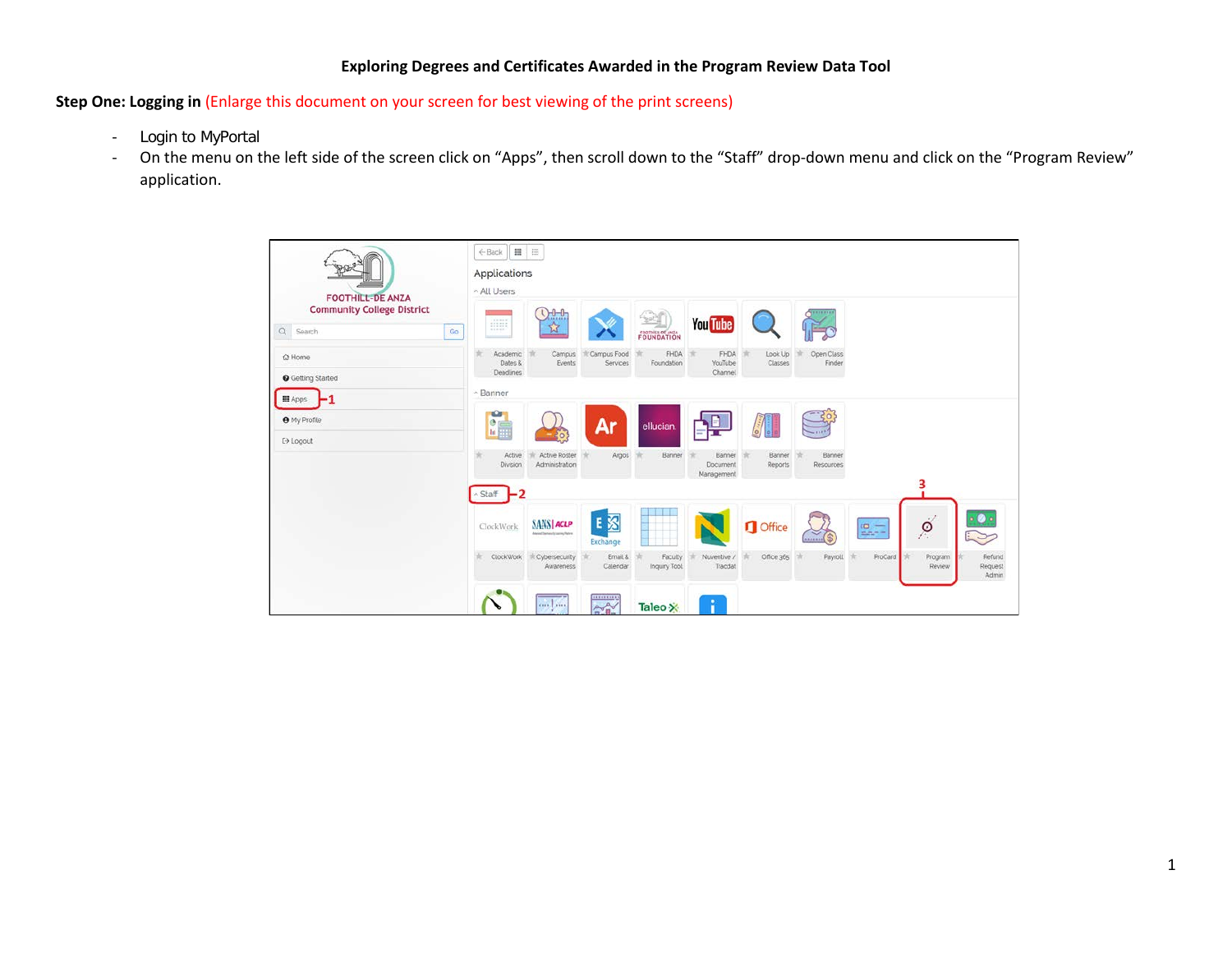# **Step Two: Navigating to the Awards Page**

- On the home page of the Program Review Tool, click on the menu item "Annual Certificates and Degrees Awarded" circled in red in the image below.

| Use the navigation tools on the left to drill down to the division, department, and course.<br><b>Notes and Definitions</b><br><b>H</b> e FHDA DISTRICT<br>Program Review<br>FHDA District<br><b>Enrollment Trends</b><br>O Multi-Unit Selection<br>SPECIAL UNIT<br>2012-13<br>2013-14<br><b>GROUPINGS</b><br>Unduplicated<br>63.822<br>65,181<br><b>FILTER</b><br>Headcount<br><b>EDUCATION LEVEL</b><br>Enrollment<br>322,949<br>320.652<br>$\blacktriangleright$ ETHNICITY<br>$\star$ ON-LINE STATUS<br><b>Sections</b><br>10.213<br>10.149<br>$\blacktriangleright$ GENDER<br><b>WSCH</b><br>1,467,076 1,468,212 1,481,583<br>$\vee$ AGE<br>$\times$ CAMPUS<br><b>FTES</b><br>32,619<br>32.609<br><b>v CREDIT STATUS</b><br>SPECIAL COURSE TYPE<br>FTEF<br>915.8<br>916.1<br>Productivity<br>534<br>534<br><b>Annual Certificates and Degrees Awarded</b><br><b>Explore Enrollment Trends</b><br><b>Explore Success Rate Trends</b><br><b>Other Tools for Comparisons</b> |                    |                                 |  |  |  | Welcome to the Program Review Data Tool. The tool was designed to provide departments with standard<br>information for analyzing trends in enrollments and course success that can be used to help assess the strength of a<br>program. |  |  |
|-------------------------------------------------------------------------------------------------------------------------------------------------------------------------------------------------------------------------------------------------------------------------------------------------------------------------------------------------------------------------------------------------------------------------------------------------------------------------------------------------------------------------------------------------------------------------------------------------------------------------------------------------------------------------------------------------------------------------------------------------------------------------------------------------------------------------------------------------------------------------------------------------------------------------------------------------------------------------------|--------------------|---------------------------------|--|--|--|-----------------------------------------------------------------------------------------------------------------------------------------------------------------------------------------------------------------------------------------|--|--|
|                                                                                                                                                                                                                                                                                                                                                                                                                                                                                                                                                                                                                                                                                                                                                                                                                                                                                                                                                                               |                    |                                 |  |  |  |                                                                                                                                                                                                                                         |  |  |
|                                                                                                                                                                                                                                                                                                                                                                                                                                                                                                                                                                                                                                                                                                                                                                                                                                                                                                                                                                               |                    |                                 |  |  |  |                                                                                                                                                                                                                                         |  |  |
|                                                                                                                                                                                                                                                                                                                                                                                                                                                                                                                                                                                                                                                                                                                                                                                                                                                                                                                                                                               |                    |                                 |  |  |  |                                                                                                                                                                                                                                         |  |  |
|                                                                                                                                                                                                                                                                                                                                                                                                                                                                                                                                                                                                                                                                                                                                                                                                                                                                                                                                                                               | $3-yr$<br>%Inc     | 2014-15                         |  |  |  |                                                                                                                                                                                                                                         |  |  |
|                                                                                                                                                                                                                                                                                                                                                                                                                                                                                                                                                                                                                                                                                                                                                                                                                                                                                                                                                                               | $-3.7%$            | 62,794                          |  |  |  |                                                                                                                                                                                                                                         |  |  |
|                                                                                                                                                                                                                                                                                                                                                                                                                                                                                                                                                                                                                                                                                                                                                                                                                                                                                                                                                                               | $-0.4%$            | 321,674                         |  |  |  |                                                                                                                                                                                                                                         |  |  |
|                                                                                                                                                                                                                                                                                                                                                                                                                                                                                                                                                                                                                                                                                                                                                                                                                                                                                                                                                                               | 1.9%               | 10,402                          |  |  |  |                                                                                                                                                                                                                                         |  |  |
|                                                                                                                                                                                                                                                                                                                                                                                                                                                                                                                                                                                                                                                                                                                                                                                                                                                                                                                                                                               | 1.0%               |                                 |  |  |  |                                                                                                                                                                                                                                         |  |  |
|                                                                                                                                                                                                                                                                                                                                                                                                                                                                                                                                                                                                                                                                                                                                                                                                                                                                                                                                                                               | 0.8%               | 32,890                          |  |  |  |                                                                                                                                                                                                                                         |  |  |
|                                                                                                                                                                                                                                                                                                                                                                                                                                                                                                                                                                                                                                                                                                                                                                                                                                                                                                                                                                               | 2.5%               | 938.2                           |  |  |  |                                                                                                                                                                                                                                         |  |  |
|                                                                                                                                                                                                                                                                                                                                                                                                                                                                                                                                                                                                                                                                                                                                                                                                                                                                                                                                                                               | $-1.4%$            | 526                             |  |  |  |                                                                                                                                                                                                                                         |  |  |
|                                                                                                                                                                                                                                                                                                                                                                                                                                                                                                                                                                                                                                                                                                                                                                                                                                                                                                                                                                               |                    |                                 |  |  |  |                                                                                                                                                                                                                                         |  |  |
|                                                                                                                                                                                                                                                                                                                                                                                                                                                                                                                                                                                                                                                                                                                                                                                                                                                                                                                                                                               | $\rightarrow$      |                                 |  |  |  |                                                                                                                                                                                                                                         |  |  |
|                                                                                                                                                                                                                                                                                                                                                                                                                                                                                                                                                                                                                                                                                                                                                                                                                                                                                                                                                                               | $\hat{\mathbf{z}}$ |                                 |  |  |  |                                                                                                                                                                                                                                         |  |  |
|                                                                                                                                                                                                                                                                                                                                                                                                                                                                                                                                                                                                                                                                                                                                                                                                                                                                                                                                                                               | Ð                  |                                 |  |  |  |                                                                                                                                                                                                                                         |  |  |
|                                                                                                                                                                                                                                                                                                                                                                                                                                                                                                                                                                                                                                                                                                                                                                                                                                                                                                                                                                               | Ð                  | <b>Disproportionate Impacts</b> |  |  |  |                                                                                                                                                                                                                                         |  |  |
|                                                                                                                                                                                                                                                                                                                                                                                                                                                                                                                                                                                                                                                                                                                                                                                                                                                                                                                                                                               | ∍                  |                                 |  |  |  |                                                                                                                                                                                                                                         |  |  |
| <b>Scheduling Tools</b>                                                                                                                                                                                                                                                                                                                                                                                                                                                                                                                                                                                                                                                                                                                                                                                                                                                                                                                                                       | →                  |                                 |  |  |  |                                                                                                                                                                                                                                         |  |  |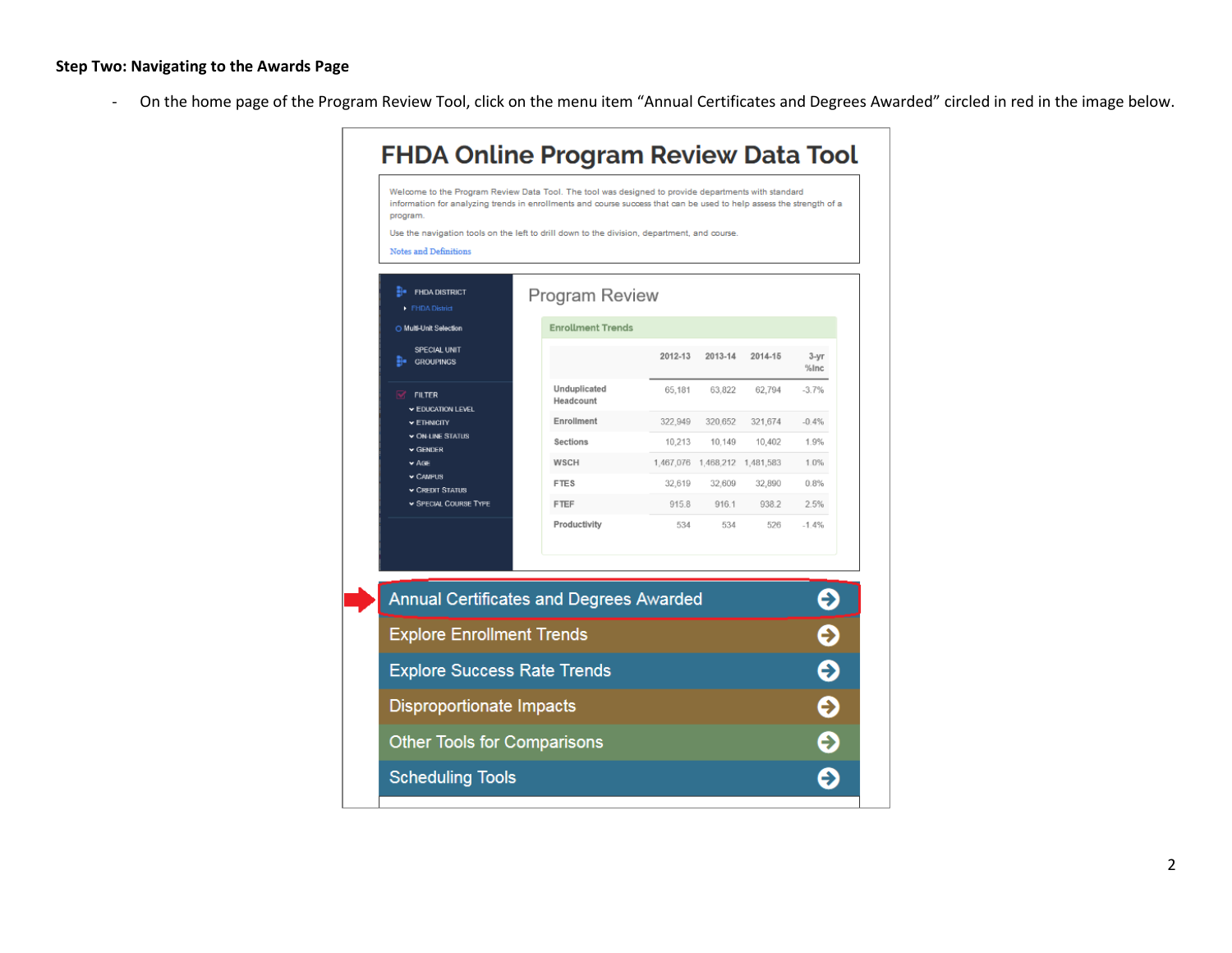#### **Step Three: Select Your College**

- Click on the tree on the left to select only De Anza College
- Expand the tree to show all divisions

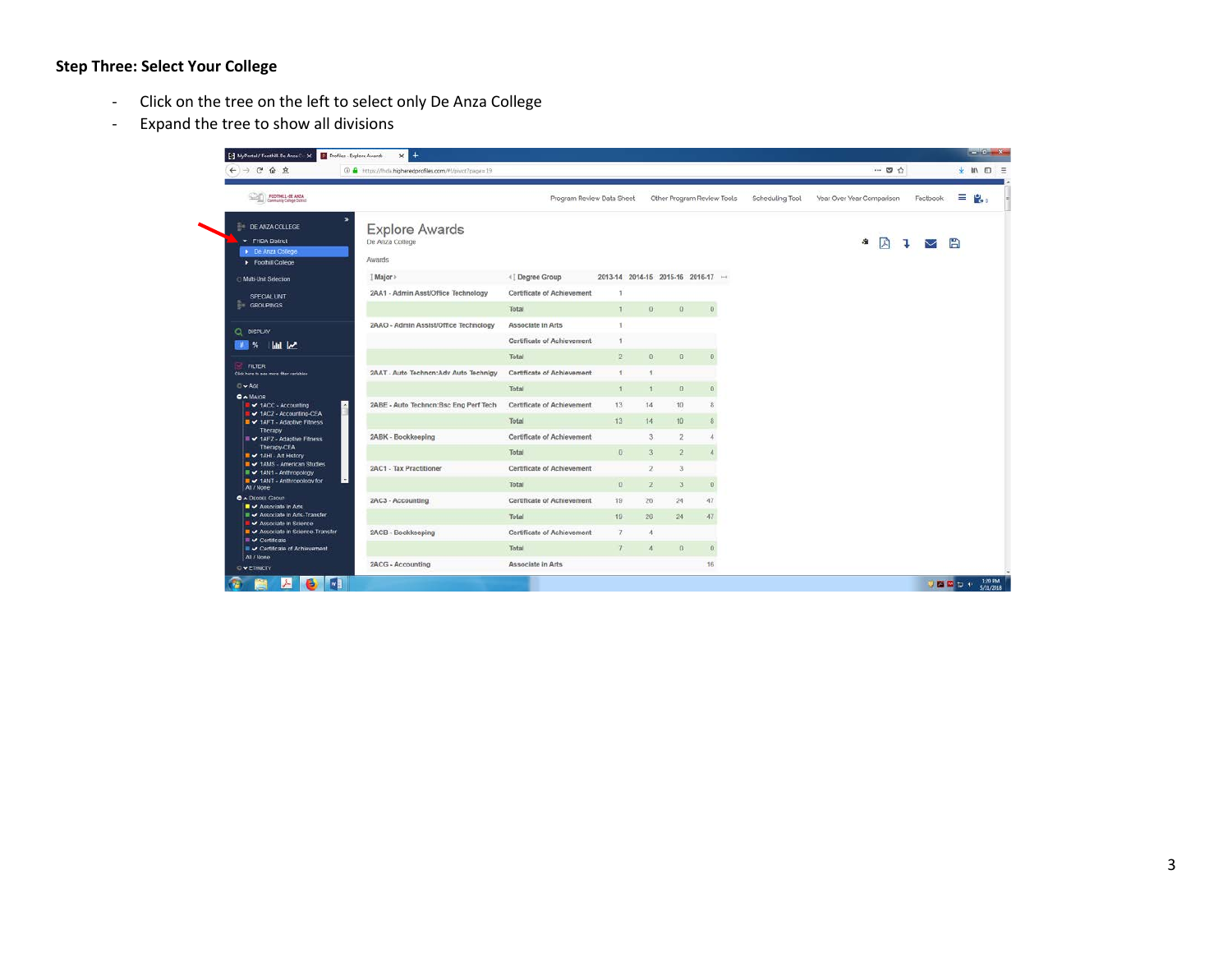## **Step Four: Select Your Division**

- Select your division
- Expand the carrot to the left of your division to display the departments
	- o In this example, Social Sciences is expanded to display all awards within the division

| $\leftarrow$ $\rightarrow$ $C$ $\Omega$ $\Omega$                               | 49 Mttps://fhda.higheredprofiles.com/#1/pivot?page=19                               |                                   |                                             |                |                |                |                            |                 | $\cdots \nabla \nabla$    |    |          |   | → Ⅲ Ⅲ 三                 |
|--------------------------------------------------------------------------------|-------------------------------------------------------------------------------------|-----------------------------------|---------------------------------------------|----------------|----------------|----------------|----------------------------|-----------------|---------------------------|----|----------|---|-------------------------|
| <b>CONTROLL-DE ANZA</b><br>Community College District                          |                                                                                     | Program Review Data Sheet         |                                             |                |                |                | Other Program Review Tools | Scheduling Tool | Year Over Year Comparison |    | Factbook |   | $\equiv$ $\mathbf{e}$ . |
| SOCIAL SCIENCES<br><b>AND HUMANITIES</b><br>- FHDA District<br>De Anza College | <b>Explore Awards</b><br>De Anza College > Social Sciences and Humanities<br>Awards |                                   |                                             |                |                |                |                            |                 | $\mathbb{Z}$<br>Ś.        | ъ. | M        | 冎 |                         |
| Applied Technologies                                                           | [ Major >                                                                           | «   Degree Group                  | $2013-14$ $2014-15$ $2015-16$ $2016-17$ $-$ |                |                |                |                            |                 |                           |    |          |   |                         |
| Biol, Health, Env Sc, Wrkfr Ed<br>Business/Computer Systems                    | 2AJC - Corrections/Probation                                                        | Associate in Arts                 | $\overline{2}$                              | $\overline{2}$ | 1              | $\overline{2}$ |                            |                 |                           |    |          |   |                         |
| Creative Arts                                                                  |                                                                                     | Total                             | $\mathfrak{2}$                              | $\overline{2}$ | $\mathbf{1}$   | $\mathbf{2}$   |                            |                 |                           |    |          |   |                         |
| Disability Supp Progr and Serv<br>Intercultural/Internation Stu                | 2AJL - Law Enforcement                                                              | Associate in Arts                 | 10                                          | 16             | 11             | 16             |                            |                 |                           |    |          |   |                         |
| > Language Arts                                                                |                                                                                     |                                   |                                             |                |                |                |                            |                 |                           |    |          |   |                         |
| <b>E</b> Learning Resources                                                    |                                                                                     | Total                             | 10                                          | 16.            | 11             | 16             |                            |                 |                           |    |          |   |                         |
| Physical Education/Athletics                                                   | 2AJT - Admin of Justice for Transfer                                                | Associate in Science              | 5.                                          | 15             | 25             | 35             |                            |                 |                           |    |          |   |                         |
| Physical Sciences/Math/Engin<br>> Social Sciences and Humanities               |                                                                                     | Total                             | $5^{\circ}$                                 | 15             | 25             | 35             |                            |                 |                           |    |          |   |                         |
| Student Services                                                               | 2CD - Child Development                                                             | Associate in Arts                 | 11                                          | 20             | 18             | 19             |                            |                 |                           |    |          |   |                         |
| Foothill College                                                               |                                                                                     | Certificate of Achievement        | 27                                          | 20             | 15             | 3              |                            |                 |                           |    |          |   |                         |
| Multi-Unit Selection                                                           |                                                                                     | Total                             | 38                                          | 40             | 33             | 22             |                            |                 |                           |    |          |   |                         |
| SPECIAL UNIT                                                                   | 2CD1 - Child Development                                                            | <b>Certificate of Achievement</b> | 14 <sup>°</sup>                             |                | $\overline{A}$ |                |                            |                 |                           |    |          |   |                         |
| <b>GROUPINGS</b>                                                               |                                                                                     | Total                             | 14                                          | $\mathbf{1}$   | $\mathbf{1}$   | $\overline{0}$ |                            |                 |                           |    |          |   |                         |
|                                                                                |                                                                                     |                                   |                                             |                |                |                |                            |                 |                           |    |          |   |                         |
| Q DISPLAY                                                                      | 2CD2 - Child Development                                                            | <b>Certificate of Achievement</b> | 5                                           | 19             | 28             | 54             |                            |                 |                           |    |          |   |                         |
| <b>MILL</b><br>$# $ %                                                          |                                                                                     | Total                             | 5                                           | 19             | 28             | 54             |                            |                 |                           |    |          |   |                         |
| FILTER                                                                         | 2CDE - Early Interv/SpcI Educ Assist                                                | <b>Certificate of Achievement</b> | 3                                           |                | 1              |                |                            |                 |                           |    |          |   |                         |
| Click here to see more fiter variables<br>O w AGE                              |                                                                                     | Total                             | 3 <sup>°</sup>                              | 0              | 1              | $\theta$       |                            |                 |                           |    |          |   |                         |
| <b>O A MAJOR</b>                                                               | 2CHD - Child Development                                                            | <b>Certificate of Achievement</b> |                                             |                |                | 6              |                            |                 |                           |    |          |   |                         |
| ■ v 1ACC - Accounting<br>■ v 1ACZ - Accounting-CEA                             |                                                                                     | Total                             | $\theta$                                    | $\theta$       | $\theta$       | 6              |                            |                 |                           |    |          |   |                         |
| ■ v 1AFT - Adaptive Fitness<br>Therapy                                         | 2ECM - Early Childhood Mental Health Certificate of Achievement                     |                                   | Ŧ                                           | 6              | $\overline{2}$ | 5              |                            |                 |                           |    |          |   |                         |